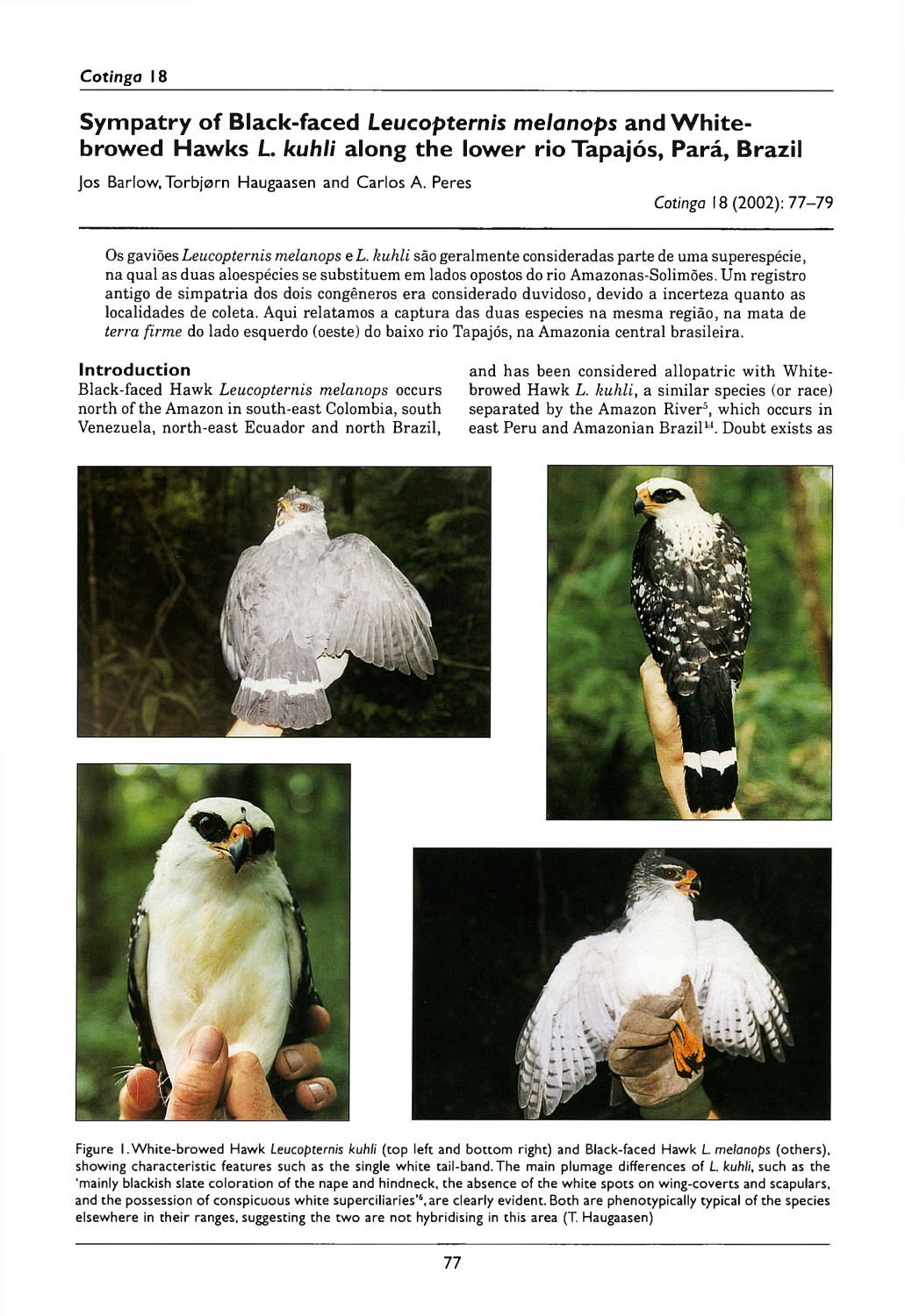to w hether *L. melanops* also occurs south of the Amazon in the Tapajós region. One specimen, collected by the Olalla brothers in 1931 and held at the American Museum of Natural History (New York), is labelled from Tauari on the east bank of the rio Tapajós1, *c.* 60 km south of the Amazon, and Amadon<sup>1</sup> refers to another specimen taken by the same collectors as also being from the Tapajós region. However the validity of these has been questioned owing to a lack of subsequent evidence of this species' presence in the area, and because of the possibility of errors made in labelling the specimens<sup>1</sup>. Consequently, most subsequent authors describe *L. melanops* as being restricted to forests north of the Amazon4,5,7,8,14, only Parker *et al.*11 regarding it as occurring south of the river. Here we report records of both species from forests by the rio Arapiuns, on the west bank of the rio Tapajós.

# **Records from our study area**

Our records of these species come from four mistnet captures (Table 1) and three separate observations made during research on the impact of ground fires. All were in forests near the rio Maro, a clear-water tributary of the Arapiuns, at the western limit of the newly created Tapajós–Arapiuns Extractive Reserve (RESEX Tapajós–Arapiuns). The area was unsampled prior to our work $8$ , but there are several collecting sites within 50 km of both banks of the Tapajós<sup>8,9</sup>, and the avifauna of Tapajós National Park, 200 km to the south, is well documented<sup>10</sup>.

The hawks were attracted to mist-nets by the presence of captured birds, and attacks were confirmed upon various understorey species including Snow-capped Manakin *Pipra nattereri* and Rufouscapped Antthrush *Formicarius colma.* JB made two additional sightings of *L. kuhli* in primary forest on both banks of the lower rio Maro  $(>4 \text{ km apart})$ , while CAP observed *L. melanops* in primary forest west of the rio Maró and 40 km south of the other records (02°60'S 56°05'W). Both *L. melanops* captures (see Table 1) were heavier than the weight range  $(297-317 g)$  reported by Bierregaard<sup>2</sup>, and the second bird had buff fringes to its upperwingcoverts, the only sign that it was an immature<sup>2</sup>. While we are unfamiliar with the immature

plumage of *L. kuhli,* both mist-netted individuals appeared to be adults.

#### **Discussion**

Our records indicate that these species are sympatric in the lower Tapajós region. While some non-overlapping allospecies may be separated according to a specific barrier $6$ , records of these species on both banks of the Maro, with *L. melanops* found both north and south of *L. kuhli* indicate that this is not the case here. The possibility that *L. melanops* is present at Alta Floresta, Mato Grosso<sup>15</sup>, strengthens the notion that the two species are sympatric in the Tapajós–Madeira interfluvium. It is noteworthy that *L. melanops* is not the only species to be primarily restricted to the north of the Amazon that reappears in the Tapajós–Madeira area: Greentailed Jacamar *Galbula galbula* and Ferruginous-backed Antbird *Myrmeciza ferruginea* have similar distributions<sup>6</sup>. Confirmation of *L*. *melanops* on the east bank of the Tapajós, where at least one of the Olallas specimens was reportedly collected, would indicate an even broader range, though care is required in interpreting this collecting locality: the Olallas collected many specimens from both banks of the Tapajós and some labelling errors were inevitable<sup>1</sup>.

We have no evidence that hybridisation between these hawks occurs in the region. None of our captures or observations showed intermediate characteristics, and at least one of the Olallas specimens of *L. melanops* was 'typical'1. However, it is impossible to discount the possibility due to our small sample. Interestingly, Zimmer *et al.*15 report the observation of a typical adult *L. melanops* (whitish crown, dark mask, pale-spotted mantle) calling alternately with a typical *L. kuhli* at Alta Floresta, 500 km south of our records. Because this locality was so far from the known range of *L. melanops,* the observers (K. Zimmer and T. Parker) presumed the *L. melanops-like bird to be an immature L. kuhli.* But little is known of the immature plumage of *L. kuhli* and it is difficult to confirm or refute the presence of *L. melanops* in this region.

We have few data to suggest a mechanism for the coexistence of these similar species, as their diets and foraging behaviour are poorly known. The

Table 1. Capture details of Black-faced Hawk Leucopternis melanops and White-browed Hawk L. kuhli

| <b>Species</b> | Capture/<br>sighting date | Wing <sup>1</sup><br>(mm) | (mm) | (g) | Tail Weight Habitat           | Location                   | <b>GPS</b> location |
|----------------|---------------------------|---------------------------|------|-----|-------------------------------|----------------------------|---------------------|
| L. kuhli       | 23 Feb 99                 | 215                       | 135  | 343 | unburnt primary forest        | lower rio Maró (east bank) | 02°45'S 55°40'W     |
| L. kuhli       | 30 Jan 01                 | 212                       | 130  | 326 | unburnt primary forest        | lower rio Maró (east bank) | 02°45'S 55°40'W     |
| L. melanops    | 8 Ian 99                  | 216                       | 145  | 350 | unburnt primary forest (edge) | lower rio Maró (west bank) | 02°44′S 55°42′W     |
| L. melanops    | 4 Mar 01                  | 232                       | 150  | 360 | burnt primary forest          | lower rio Maró (east bank) | 02°44'S 55°39'W     |

1 measurements for extended chord